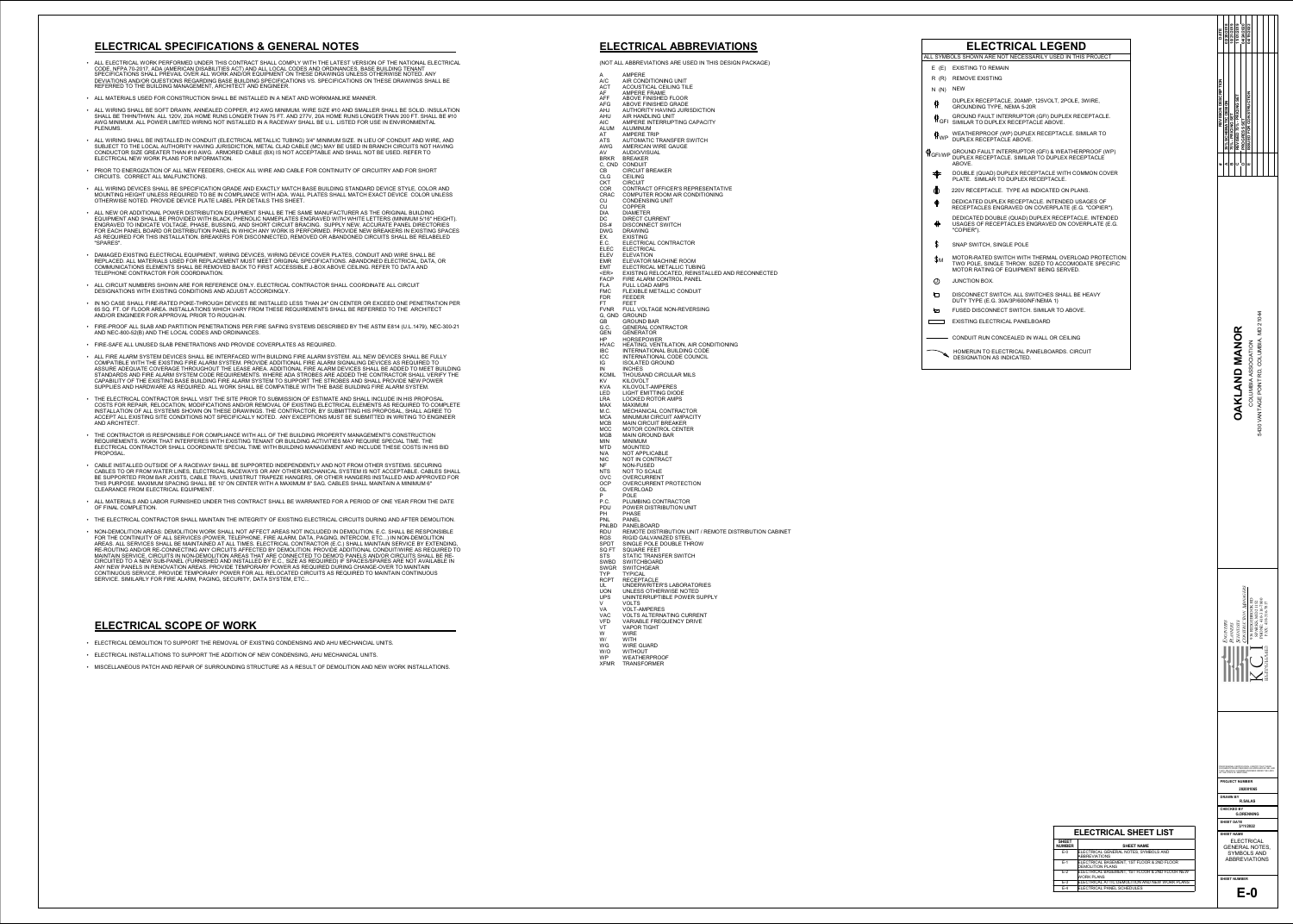

## **ELECTRICAL DEMOLITION GENERAL NOTES**

#### **2**  $\frac{10!}{1/8"}$  = 1'-0" **1ST FLOOR DEMOLITION PLAN**

 $3)$   $\frac{2110}{1/8" = 1'-0''}$ **2ND FLOOR DEMOLITION PLAN**

**# NOTE** 1 DISCONNECT AND REMOVE WIRE, CONDUIT AND CIRCUITRY BACK TO SOURCE PANEL. EXISTING BRANCH CIRCUIT BREAKER TO REMAIN FOR REUSE IN NEW WORK 2 REMOVE EXISTING DISCONNECT SWITCH. TURN DISCONNECT SWITCH OVER

- A. PLANS DO NOT ATTEMPT TO SHOW ALL DEMOLITION ITEMS. SOME DEVICES AND SWITCHES ARE SHOWN FOR INFORMATION ONLY. THE ELECTRICAL CONTRACTOR (E.C.) SHALL FIELD VERIFY ALL DEMOLITION ITEMS AND PROVIDE REMOVAL OF ALL DEVICES ACCORDINGLY. SEE RELATED NOTES ON MAINTAINING SEVICE TO NON-DEMOLITION AREAS. REMOVE ALL WIRING BACK TO PANEL(S) UNLESS RE-USED FOR NEW AND/OR RELOCATED WORKS. EXISTING WIRING WITH ADEQUATE CAPACITY FOR NEW AND/OR EXISTING LOADS MAY BE RE-USED. SIMILARLY FOR FIRE ALARM SYSTEM CONDUIT/WIRE (REMOVE BACK TO CONTROL PANEL(S) IF NOT RE-USED). DAMAGE TO EXISTING MATERIALS/EQUIPMENT WILL BE REPAIRED AT NO ADDITIONAL COST TO OWNER. RE-SUPPORT ANY REMAINING CONDUIT OR DEVICE THAT WERE SUPPORTED BY WALLS/MILLWORK BEING REMOVED.
- B. NON-DEMOLITION AREAS: DEMOLITION WORKS SHALL NOT AFFECT AREAS NOT INCLUDED IN DEMOLITION. E.C. SHALL BE RESPONSIBLE FOR THE CONTINUITY OF ALL SERVICES (POWER, FIRE ALARM) IN NON-DEMOLITION AREAS. ALL SERVICES SHALL BE MAINTAINED AT ALL TIMES. E.C. SHALL MAINTAIN SERVICE BY EXTENDING, REROUTING AND/OR RE-CONNECTING ANY CIRCUITS AFFECTED BY DEMOLITION. PROVIDE ADDITIONAL CONDUIT/WIRE AS REQUIRED TO MAINTAIN SERVICE. PROVIDE TEMPORARY POWER AS REQUIRED DURING CHANGE-OVER TO MAINTAIN CONTINUOUS SERVICE. PROVIDE TEMPORARY POWER FOR ALL RELOCATED CIRCUITS AS REQUIRED TO MAINTAIN CONTINUOUS SERVICE. SIMILARLY FOR FIRE ALARM.
- C. E.C. SHALL FIELD INVESTIGATE EXISTING ELECTRICAL INSTALLATION. ALL EXISTING INSTALLATIONS IN THE AREAS OF WORK THAT ARE TO REMAIN BUT ARE NOT CURRENTLY IN COMPLIANCE WITH CURRENT CODES SHALL BE CORRECTED BY E.C.
- D. ARCHITECTURAL PATCHWORK AND REPAIRS FOR DEMOLISHED ELECTRICAL EQUIPMENT AND DEVICES SHALL BE THE RESPONSIBILITY OF THE E.C. THIS WORK INCLUDES, BUT IS NOT LIMITED TO, REPAIR AND PATCHING OF WALLS AND CEILINGS WHERE ELECTRICAL EQUIPMENT AND DEVICES ARE REMOVED. WHERE REMOVED CONDUITS PENETRATE EXTERIOR WALLS, THE E.C. SHALL SEAL THE EXISTING PENETRATION WATERTIGHT.
- E. ALL EXISTING ABANDONED AND/OR UN-USED CONDUIT/WIRE, SWTCHES/STARTERS, J- BOXES, AND DEVICES IN PROJECT AREAS SHALL BE REMOVED BACK TO PANELS AND/OR CONTROL PANELS. ALL ITEMS DEMOLISHED BY E.C. SHALL BE REMOVED BACK TO PANELS AND/OR CONTROL PANELS.



#### $\begin{bmatrix} 1 \end{bmatrix}$  1/8" = 1'-0" **BASEMENT DEMOLITION PLAN**





| CE PANEL.   |  |
|-------------|--|
| ? TO OWNER. |  |
|             |  |

| DATE                 | 02/20/2018           | 10/21/2019                                                                                                  | 11/01/2019                | 04/24/2020           | 04/15/2022                                                                                                                                                                                                                                                                                                                                         |                  |                                                |                                  |            |  |
|----------------------|----------------------|-------------------------------------------------------------------------------------------------------------|---------------------------|----------------------|----------------------------------------------------------------------------------------------------------------------------------------------------------------------------------------------------------------------------------------------------------------------------------------------------------------------------------------------------|------------------|------------------------------------------------|----------------------------------|------------|--|
| REVISION DESCRIPTION | 35% SCHEMATIC DESIGN | 75% - PRICING SET                                                                                           | REVISED 75% - PRICING SET | <b>PROGRESS SET</b>  | ISSUED FOR CONSTRUCTION                                                                                                                                                                                                                                                                                                                            |                  |                                                |                                  |            |  |
| #                    |                      | œ                                                                                                           |                           |                      |                                                                                                                                                                                                                                                                                                                                                    |                  |                                                |                                  |            |  |
|                      |                      |                                                                                                             | AND MANOR<br>OAKL         |                      | COLUMBIA ASSOCIATION                                                                                                                                                                                                                                                                                                                               |                  | OINT RD, COLUMBIA, MD 21044<br>5430 VANTAGE PC |                                  |            |  |
|                      | NGINEERS             | <b>PLANNERS</b>                                                                                             | <b>SCIENTISTS</b>         | ONSTRUCTION MANAGERS | 936 RIDGEBROOK RD                                                                                                                                                                                                                                                                                                                                  | SPARKS, MD 21152 | PHONE: 410-316-7800                            | FAX: 410-316-7817<br>ECHNOLOGIES |            |  |
|                      | <b>PROFFESIONAL</b>  | OF THE STATE OF MARYLAND,<br><b>DRAWN BY</b><br><b>CHECKED BY</b><br><b>SHEET DATE</b><br><b>SHEET NAME</b> |                           |                      | CERTIFICATION. I CERTIFY THAT THESE<br>DOCUMENTS WERE PREPARED OR APPROVED BY ME,<br>THAT I AM A DULY LICENSED ENGINEER UNDER THE LAWS<br><b>PROJECT NUMBER</b><br>282001065<br><b>R.SALAS</b><br><b>G.DRENNING</b><br>3/11/2022<br><b>ELECTRICAL</b><br><b>BASEMENT, 1ST</b><br><b>FLOOR &amp; 2ND</b><br><b>FLOOR DEMOLITION</b><br><b>PLANS</b> |                  |                                                |                                  | <b>AND</b> |  |
|                      |                      | <b>SHEET NUMBER</b>                                                                                         |                           |                      | E-1                                                                                                                                                                                                                                                                                                                                                |                  |                                                |                                  |            |  |

# **KEYNOTE LEGEND**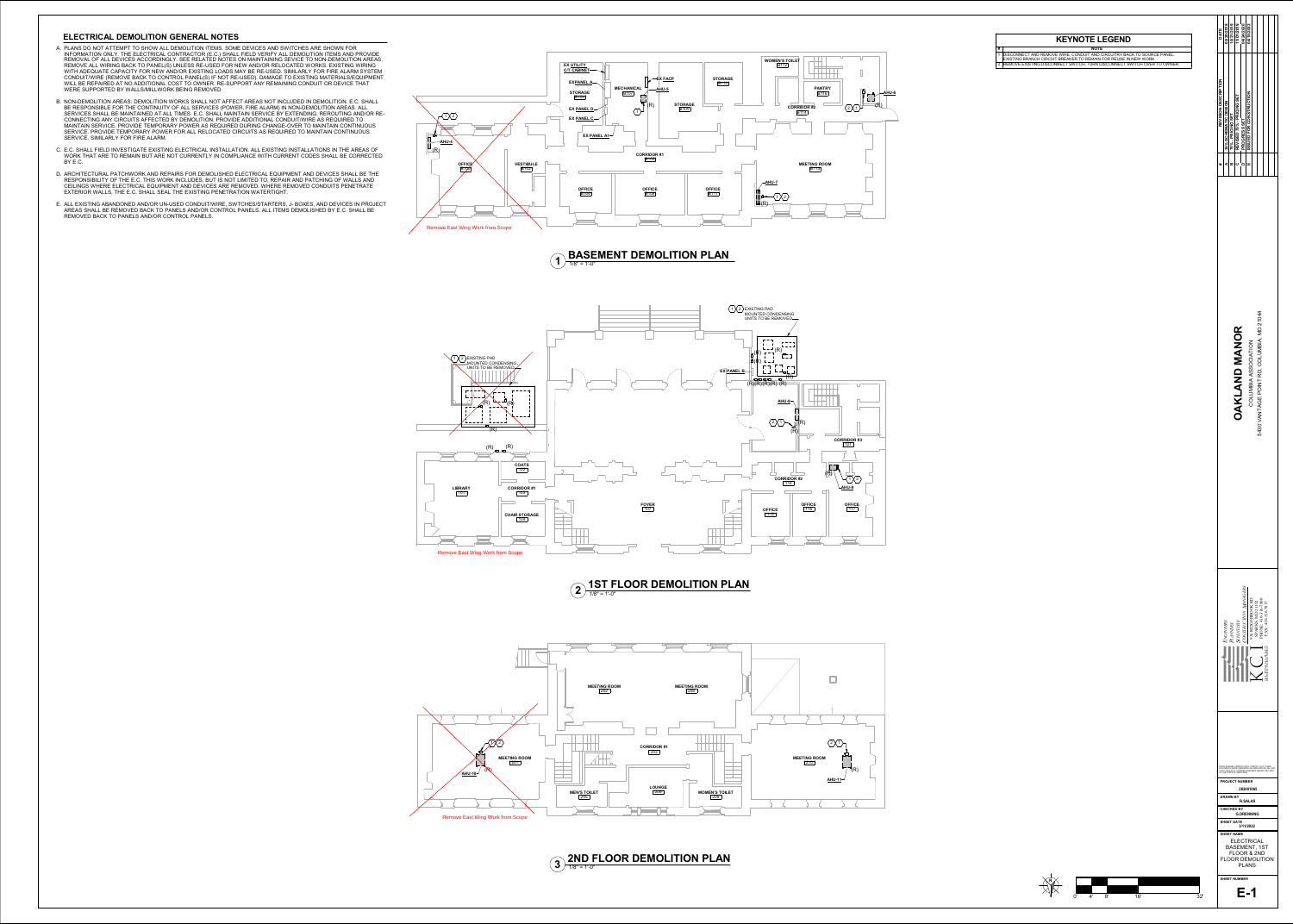

### **1**  $\frac{1}{1/8"}$  = 1'-0" **BASEMENT NEW WORK PLAN**

### **2**  $\frac{10!}{1/8"}$  = 1'-0" **1ST FLOOR NEW WORK PLAN**

 $3)$   $\frac{2110}{1/8" = 1'-0"}$ **2ND FLOOR NEW WORK PLAN**

- A. REMOVE ALL UNUSED CABLING, WIRE AND CONDUIT IN THE AREA OF WORK. CONTRACTOR SHALL RE-SUPPORT CONDUITS WHERE EXISTING SUPPORTS ARE FOUND TO BE DEFICIENT. EXISTING LOOSE WIRING SHALL BE RE-SUPPORTED IN A NEAT AND WORKMANLIKE MANNER.
- B. COORDINATE LOCATIONS OF ALL DEVICES AND JUNCTION BOXES WITH THE EQUIPMENT INSTALLER.
- C. INSTALL NEW WIRING AND CONDUIT AS FOLLOWS:
- a. EXPOSED NONMETALLIC-SHEATHED CABLE (NM-B, FOR EXAMPLE) SHALL NOT BE ALLOWED.
- b. INTERIOR CIRCUITS RATED 30A OR LESS SHALL BE INSTALLED WITH METAL-CLAD (MC) CABLE. THE MC CABLE SHALL BE INSTALLED IN A NEAT AND WORKMANLIKE MANNER AND SHALL BE SUPPORTED PER NEC REQUIREMENTS. MC CABLE SHALL NOT BE ALLOWED WHERE SUBJECT TO PHYSICAL DAMAGE, PER THE DISCRETION OF THE AHJ. c. INTERIOR CIRCUITS RATED ABOVE 30A SHALL BE INSTALLED IN CONDUITS.
- ALL CONDUITS SHALL BE SUPPORTED PER NEC REQUIREMENTS. • EMT CONDUIT SHALL BE USED FOR INTERIOR INSTALLATION. HOWEVER, WHERE EXPOSED TO SEVERE PHYSICAL DAMAGE, PER THE DISCRETION OF THE AHJ, RGS CONDUIT SHALL BE USED.
- FINAL CONNECTIONS TO MECHANICAL EQUIPMENT SHALL BE FLEXIBLE METALLIC CONDUIT (FMC). d. EXTERIOR CIRCUITS SHALL BE INSTALLED IN RGS CONDUIT. FINAL CONNECTIONS TO MECHANICAL EQUIPMENT
- SHALL BE FMC. UNDERGROUND CONDUITS SHALL BE PVC SCHEDULE 40.
- D. CONTRACTOR SHALL NOT INSTALL MORE THAN THREE CIRCUITS (3 PHASE WIRES, 1 NEUTRAL + 1 GROUND) IN A COMMON CONDUIT, EXCEPT WHERE SPECIFICALLY NOTED AND ALLOWED. WHERE MORE THAN THREE CURRENT CARRYING CONDUCTORS (EXAMPLES: 3 PHASE WIRES + 1 CURRENT CARRYING NEUTRAL CONDUCTOR) ARE INSTALLED IN A COMMON CONDUIT, THE AMPACITY OF ALL CURRENT-CARRYING CONDUCTORS SHALL BE DERATED PER 2014 NEC ARTICLE 310.15 (B)(3)(A). EXAMPLE: (6)-20AMP CKTS WITH 8 CURRENT CARRYING WIRES IN A COMMON CONDUIT MUST USE MINIMUM #10 WIRE 70% X 35A = 24.5 AMPS. MULTIWIRE CIRCUITS ARE NOT ALLOWED.
- E. CONDUIT PENETRATIONS OF EXTERIOR WALLS SHALL BE SEALED WATERTIGHT. WHERE POSSIBLE, THE CONTRACTOR SHALL RE-USE EXISTING PENETRATIONS FROM DEMOLISHED CONDUITS AND RE-SEAL THE PENETRATION PROPERLY.
- F. PROVIDE PERMANANT LABEL ON ALL DISCONNECT SWITCHES INDICATING POWER SOURCE AND CIRCUIT NUMBER.





#### **POWER GENERAL NOTES**

**N** 0' 4' 8' 16' 32'

| <b>INECT SWITCH,</b> |
|----------------------|
| <b>IT, AS SHOWN.</b> |
| AND QUANTITY.        |
| S SHOWN.             |
| <b>DISCONNECT</b>    |
| N TO RIGID           |
| AND SEAL ALL         |
|                      |
| ₹.                   |
|                      |
|                      |

| DATE                      | 02/20/2018                | 10/21/2019             | 11/01/2019                                                                                                      | 04/24/2020           | 04/15/2022                                                                                                                                                                                                                                                                                                                                             |                  |                                              |                                             |  |
|---------------------------|---------------------------|------------------------|-----------------------------------------------------------------------------------------------------------------|----------------------|--------------------------------------------------------------------------------------------------------------------------------------------------------------------------------------------------------------------------------------------------------------------------------------------------------------------------------------------------------|------------------|----------------------------------------------|---------------------------------------------|--|
| REVISION DESCRIPTION<br>Ħ | 35% SCHEMATIC DESIGN<br>đ | 75% - PRICING SET<br>m | REVISED 75% - PRICING SET                                                                                       | <b>PROGRESS SET</b>  | ISSUED FOR CONSTRUCTION                                                                                                                                                                                                                                                                                                                                |                  |                                              |                                             |  |
|                           |                           |                        | <b>OAKLAND MANOR</b>                                                                                            |                      | COLUMBIA ASSOCIATION                                                                                                                                                                                                                                                                                                                                   |                  | POINT RD, COLUMBIA, MD 21044<br>5430 VANTAGE |                                             |  |
|                           | ENGINEERS                 | <b>DLANNERS</b>        | <b>SCIENTISTS</b>                                                                                               | ONSTRUCTION MANAGERS | 936 RIDGEBROOK RD                                                                                                                                                                                                                                                                                                                                      | SPARKS, MD 21152 | HONE: 410-316-7800                           | FAX: 410-316-7817<br><b>CHNOLOGIES</b><br>Ě |  |
|                           |                           | <b>DRAWN BY</b>        | OF THE STATE OF MARYLAND,<br><b>CHECKED BY</b><br><b>SHEET DATE</b><br><b>SHEET NAME</b><br><b>SHEET NUMBER</b> | E-2                  | PROFFESIONAL CERTIFICATION. I CERTIFY THAT THESE<br>DOCUMENTS WERE PREPARED OR APPROVED BY ME, AND<br>THAT I AM A DULY LICENSED ENGINEER UNDER THE LAWS<br><b>PROJECT NUMBER</b><br>282001065<br><b>R.SALAS</b><br><b>G.DRENNING</b><br>3/11/2022<br><b>ELECTRICAL</b><br><b>BASEMENT, 1ST</b><br>FLOOR & 2ND<br><b>FLOOR NEW WORK</b><br><b>PLANS</b> |                  |                                              |                                             |  |

# **KEYNOTE LEGEND**

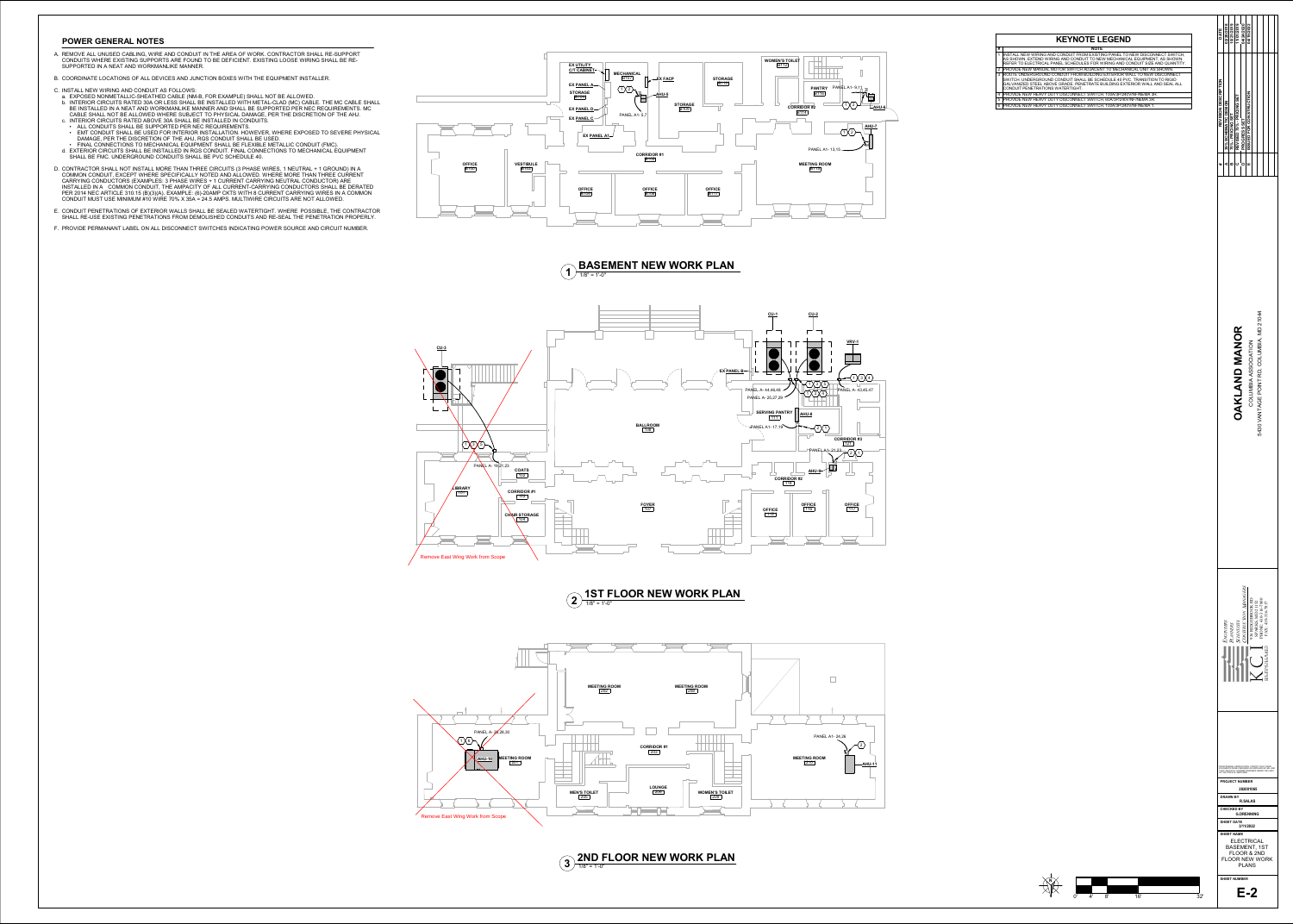

### **ELECTRICAL DEMOLITION GENERAL NOTES**

A. PLANS DO NOT ATTEMPT TO SHOW ALL DEMOLITION ITEMS. SOME DEVICES AND SWITCHES ARE SHOWN FOR INFORMATION ONLY. THE ELECTRICAL CONTRACTOR (E.C.) SHALL FIELD VERIFY ALL DEMOLITION ITEMS AND PROVIDE REMOVAL OF ALL DEVICES ACCORDINGLY. SEE RELATED NOTES ON MAINTAINING SEVICE TO NON-DEMOLITION AREAS. REMOVE ALL WIRING BACK TO PANEL(S) UNLESS RE-USED FOR NEW AND/OR RELOCATED WORKS. EXISTING WIRING WITH ADEQUATE CAPACITY FOR NEW AND/OR EXISTING LOADS MAY BE RE-USED. SIMILARLY FOR FIRE ALARM SYSTEM CONDUIT/WIRE (REMOVE BACK TO CONTROL PANEL(S) IF NOT RE-USED). DAMAGE TO EXISTING MATERIALS/EQUIPMENT WILL BE REPAIRED AT NO ADDITIONAL COST TO OWNER. RE-SUPPORT ANY REMAINING CONDUIT OR DEVICE THAT

B. NON-DEMOLITION AREAS: DEMOLITION WORKS SHALL NOT AFFECT AREAS NOT INCLUDED IN DEMOLITION. E.C. SHALL BE RESPONSIBLE FOR THE CONTINUITY OF ALL SERVICES (POWER, FIRE ALARM) IN NON-DEMOLITION AREAS. ALL SERVICES SHALL BE MAINTAINED AT ALL TIMES. E.C. SHALL MAINTAIN SERVICE BY EXTENDING, REROUTING AND/OR RE-CONNECTING ANY CIRCUITS AFFECTED BY DEMOLITION. PROVIDE ADDITIONAL CONDUIT/WIRE AS REQUIRED TO MAINTAIN SERVICE. PROVIDE TEMPORARY POWER AS REQUIRED DURING CHANGE-OVER TO MAINTAIN CONTINUOUS SERVICE. PROVIDE TEMPORARY POWER FOR ALL RELOCATED CIRCUITS AS REQUIRED TO MAINTAIN CONTINUOUS

- WERE SUPPORTED BY WALLS/MILLWORK BEING REMOVED.
- SERVICE. SIMILARLY FOR FIRE ALARM.
- BY E.C.
- EXTERIOR WALLS, THE E.C. SHALL SEAL THE EXISTING PENETRATION WATERTIGHT.
- REMOVED BACK TO PANELS AND/OR CONTROL PANELS.

C. E.C. SHALL FIELD INVESTIGATE EXISTING ELECTRICAL INSTALLATION. ALL EXISTING INSTALLATIONS IN THE AREAS OF WORK THAT ARE TO REMAIN BUT ARE NOT CURRENTLY IN COMPLIANCE WITH CURRENT CODES SHALL BE CORRECTED

D. CONTRACTOR SHALL NOT INSTALL MORE THAN THREE CIRCUITS (3 PHASE WIRES, 1 NEUTRAL + 1 GROUND) IN A COMMON CONDUIT, EXCEPT WHERE SPECIFICALLY NOTED AND ALLOWED. WHERE MORE THAN THREE CURRENT CARRYING CONDUCTORS (EXAMPLES: 3 PHASE WIRES + 1 CURRENT CARRYING NEUTRAL CONDUCTOR) ARE INSTALLED IN A COMMON CONDUIT, THE AMPACITY OF ALL CURRENT-CARRYING CONDUCTORS SHALL BE DERATED PER 2014 NEC ARTICLE 310.15 (B)(3)(A). EXAMPLE: (6)-20AMP CKTS WITH 8 CURRENT CARRYING WIRES IN A COMMON CONDUIT MUST USE MINIMUM  $\hat{\#}10$  WIRE 70% X 35A = 24.5 AMPS. MULTIWIRE CIRCUITS ARE NOT ALLOWED.

D. ARCHITECTURAL PATCHWORK AND REPAIRS FOR DEMOLISHED ELECTRICAL EQUIPMENT AND DEVICES SHALL BE THE RESPONSIBILITY OF THE E.C. THIS WORK INCLUDES, BUT IS NOT LIMITED TO, REPAIR AND PATCHING OF WALLS AND CEILINGS WHERE ELECTRICAL EQUIPMENT AND DEVICES ARE REMOVED. WHERE REMOVED CONDUITS PENETRATE

E. ALL EXISTING ABANDONED AND/OR UN-USED CONDUIT/WIRE, SWTCHES/STARTERS, J- BOXES, AND DEVICES IN PROJECT AREAS SHALL BE REMOVED BACK TO PANELS AND/OR CONTROL PANELS. ALL ITEMS DEMOLISHED BY E.C. SHALL BE

A. REMOVE ALL UNUSED CABLING, WIRE AND CONDUIT IN THE AREA OF WORK. CONTRACTOR SHALL RE-SUPPORT CONDUITS WHERE EXISTING SUPPORTS ARE FOUND TO BE DEFICIENT. EXISTING LOOSE WIRING SHALL BE RE-

#### **1**  $\frac{1}{1/4}$  = 1'-0" **ATTIC DEMOLITION PLAN**

B. COORDINATE LOCATIONS OF ALL DEVICES AND JUNCTION BOXES WITH THE EQUIPMENT INSTALLER.



CABLE SHALL NOT BE ALLOWED WHERE SUBJECT TO PHYSICAL DAMAGE, PER THE DISCRETION OF THE AHJ.

- SUPPORTED IN A NEAT AND WORKMANLIKE MANNER.
- 
- C. INSTALL NEW WIRING AND CONDUIT AS FOLLOWS: a. EXPOSED NONMETALLIC-SHEATHED CABLE (NM-B, FOR EXAMPLE) SHALL NOT BE ALLOWED. b. INTERIOR CIRCUITS RATED 30A OR LESS SHALL BE INSTALLED WITH METAL-CLAD (MC) CABLE. THE MC CABLE SHALL BE INSTALLED IN A NEAT AND WORKMANLIKE MANNER AND SHALL BE SUPPORTED PER NEC REQUIREMENTS. MC
- c. INTERIOR CIRCUITS RATED ABOVE 30A SHALL BE INSTALLED IN CONDUITS. • ALL CONDUITS SHALL BE SUPPORTED PER NEC REQUIREMENTS.
- DAMAGE, PER THE DISCRETION OF THE AHJ, RGS CONDUIT SHALL BE USED. • FINAL CONNECTIONS TO MECHANICAL EQUIPMENT SHALL BE FLEXIBLE METALLIC CONDUIT (FMC).
- SHALL BE FMC. UNDERGROUND CONDUITS SHALL BE PVC SCHEDULE 40.
- 
- 
- 

• EMT CONDUIT SHALL BE USED FOR INTERIOR INSTALLATION. HOWEVER, WHERE EXPOSED TO SEVERE PHYSICAL

d. EXTERIOR CIRCUITS SHALL BE INSTALLED IN RGS CONDUIT. FINAL CONNECTIONS TO MECHANICAL EQUIPMENT

E. CONDUIT PENETRATIONS OF EXTERIOR WALLS SHALL BE SEALED WATERTIGHT. WHERE POSSIBLE, THE CONTRACTOR SHALL RE-USE EXISTING PENETRATIONS FROM DEMOLISHED CONDUITS AND RE-SEAL THE PENETRATION PROPERLY.

F. PROVIDE PERMANANT LABEL ON ALL DISCONNECT SWITCHES INDICATING POWER SOURCE AND CIRCUIT NUMBER.

#### **POWER GENERAL NOTES**

**N**

0' 2' 4' 8' 16'

| DATE                 | 02/20/2018                                                                                                  | 10/21/2019        | 11/01/2019                | 04/24/2020                       | 04/15/2022                                                                                                                                                                                                                                                                                                                     |                  |                                           |                                  |  |
|----------------------|-------------------------------------------------------------------------------------------------------------|-------------------|---------------------------|----------------------------------|--------------------------------------------------------------------------------------------------------------------------------------------------------------------------------------------------------------------------------------------------------------------------------------------------------------------------------|------------------|-------------------------------------------|----------------------------------|--|
| REVISION DESCRIPTION | 35% SCHEMATIC DESIGN                                                                                        | 75% - PRICING SET | REVISED 75% - PRICING SET | <b>PROGRESS SET</b>              | <b>ISSUED FOR CONSTRUCTION</b>                                                                                                                                                                                                                                                                                                 |                  |                                           |                                  |  |
|                      |                                                                                                             |                   |                           |                                  |                                                                                                                                                                                                                                                                                                                                |                  |                                           |                                  |  |
|                      |                                                                                                             |                   | <b>OAKLAND MANOR</b>      |                                  | COLUMBIA ASSOCIATION                                                                                                                                                                                                                                                                                                           |                  | 5430 VANTAGE POINT RD, COLUMBIA, MD 21044 |                                  |  |
|                      | ENGINEERS                                                                                                   | <b>PLANNERS</b>   | <b>SCIENTISTS</b>         | ERS<br><b>DNSTRUCTION MANAGI</b> | 936 RIDGEBROOK RD                                                                                                                                                                                                                                                                                                              | SPARKS, MD 21152 | PHONE: 410-316-7800                       | FAX: 410-316-7817<br>ECHNOLOGIES |  |
|                      | OF THE STATE OF MARYLAND,<br><b>DRAWN BY</b><br><b>CHECKED BY</b><br><b>SHEET DATE</b><br><b>SHEET NAME</b> |                   |                           |                                  | PROFFESIONAL CERTIFICATION. I CERTIFY THAT THESE<br>DOCUMENTS WERE PREPARED OR APPROVED BY ME, AND<br>THAT I AM A DULY LICENSED ENGINEER UNDER THE LAWS<br><b>PROJECT NUMBER</b><br>282001065<br><b>R.SALAS</b><br><b>G.DRENNING</b><br>3/11/2022<br><b>ELECTRICAL ATTIC</b><br><b>DEMOLITION AND</b><br><b>NEW WORK PLANS</b> |                  |                                           |                                  |  |
|                      | <b>SHEET NUMBER</b>                                                                                         |                   |                           |                                  | E-3                                                                                                                                                                                                                                                                                                                            |                  |                                           |                                  |  |

### **KEYNOTE LEGEND**

- **# NOTE** 1 REMOVE EXISTING DISCONNECT SWITCH. TURN DISCONNECT SWITCH OVER 2 DISCONNECT AND REMOVE WIRE, CONDUIT AND CIRCUITRY BACK TO SOURC
- EXISTING BRANCH CIRCUIT BREAKER TO REMAIN FOR REUSE IN NEW WORK 3 REMOVE EXISTING DUCT HEATER, INCLUDING ALL ASSOCIATED CONDUIT, W
- DISCONNECT SWITCHES. 4 REMOVE EXISTING CIRCUIT FOR MOTORIZED DAMPERS.
- 5 REMOVE EXISTING DUCT SMOKE DETECTOR. FIRE ALARM WIRING AND CIRCU FOR REUSE IN NEW WORK. MAKE ANY ADJUSTMENTS NECESSARY IN FIRE ALARM CONTROL IN THE ALARM CONTROL IN THE ALARM CONTROL IN THE ALARM CONTROL IN THE ALARM CONTROL IN THE ALARM CONTROL IN THE ALARM CONTROL IN THE ALARM CONTROL PANEL FOR REVISED EQUIPMENT.
- 6 PROVIDE NEW MANUAL MOTOR SWITCH ADJACENT TO MECHANICAL UNIT AS 7 INSTALL NEW WIRING AND CONDUIT FROM EXISTING PANEL TO NEW DISCON AS SHOWN. EXTEND WIRING AND CONDUIT TO NEW MECHANICAL EQUIPMENT
- REFER TO ELECTRICAL PANEL SCHEDULES FOR WIRING AND CONDUIT SIZE  $\overline{A}$ 8 PROVIDE NEW HEAVY DUTY DISCONNECT SWITCH, 30A/3P/240V/NF/NEMA 1.

9 PROVIDE NEW HEAVY DUTY DISCONNECT SWITCH, 200A/3P/240V/NF/NEMA 1. 10 RECONNECT EXISTING FIRE ALARM WIRING AND CIRCUITRY TO NEW DUCT S DETECTOR. AFTER INSTALLATION, CONTRACTOR SHALL CONFIRM OPERATIO SMOKE DETECTOR WITH EXISTING FIRE ALARM SYSTEM AND SHALL MAKE ANY ADJUSTMENTS NECESSARY IN FIRE ALARM CONTROL PANEL FOR REVISED EQUIPMENT.

| R TO OWNER.          |
|----------------------|
| CE PANEL.            |
| <b>IRING AND</b>     |
|                      |
| UITRY TO REMAIN      |
| <b>LARM CONTROL</b>  |
| S SHOWN.             |
| <b>NNECT SWITCH,</b> |
| <b>NT, AS SHOWN.</b> |
| AND QUANTITY.        |
|                      |
|                      |
| <b>SMOKE</b>         |
| ON OF DUCT           |
| NN AF<br>.           |